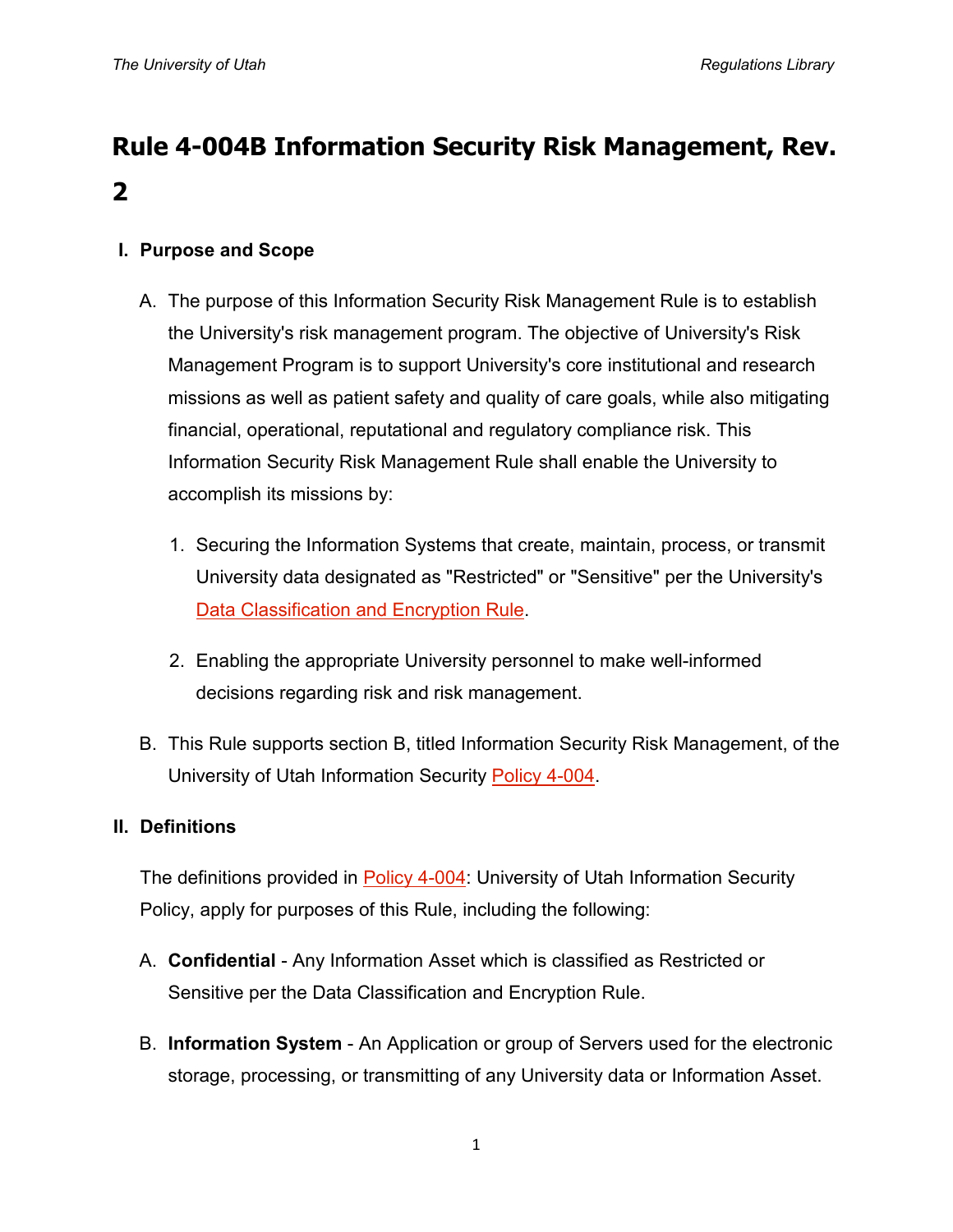- C. **Restricted Data** Any data types classified as Restricted per the [Data](http://regulations.utah.edu/it/rules/Rule4-004C.php)  [Classification and Encryption Rule.](http://regulations.utah.edu/it/rules/Rule4-004C.php)
- D. **Risk** Risk is the likelihood of a threat agent taking advantage of a vulnerability and the corresponding business impact. Risk is usually calculated as either a quantitative or qualitative score, and can be represented in the following equation: Risk = (Likelihood of Threat/Vulnerability Event Occurrence) X (Business Impact of Event Occurring)

**Inherent Risk** – Inherent Risk is defined as the likelihood and impact of loss arising out of circumstances or existing in an environment, IT Resource, or Information System in the absence of any action to control or modify the circumstances.

**Residual Risk** – Residual Risk is the risk of an IT Resource that remains after controls or other mitigating factors have been implemented.

- E. **Sensitive Data** Any data type classified as Sensitive per the [Data](http://regulations.utah.edu/it/rules/Rule4-004C.php)  [Classification and Encryption Rule.](http://regulations.utah.edu/it/rules/Rule4-004C.php)
- F. **User** Any person, including students, staff, faculty, permanent and temporary employees, contractors, vendors, research collaborators, and third party agents, who accesses any University Electronic Resources, Information Systems, and/or IT Resources.

### **III. Rule**

- A. The University's information security risk management methodology is based foremost on the National Institute of Standards and Technology (NIST) Special Publication 800-30 "Risk Management Guide for Information Technology Systems" methodology.
- B. The University leverages numerous government and industry recognized information security control frameworks depending on the situation, risk tolerance, data types, and as specified in applicable regulations.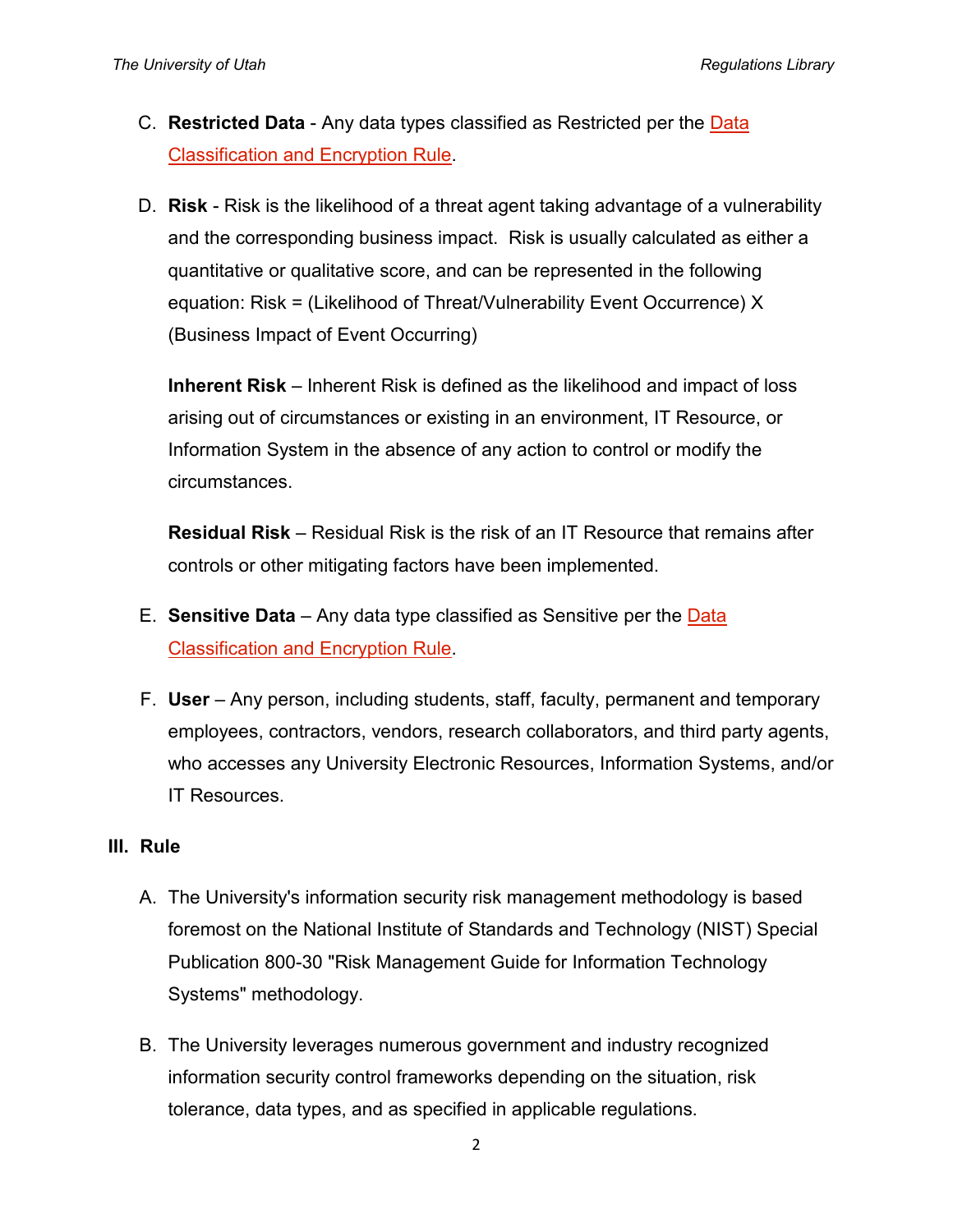- 1. For questions regarding information security control frameworks and what is applicable to the situation in question, please contact the Information Security office at [iso-grc@utah.edu](mailto:iso-grc@utah.edu) or [ciso@utah.edu.](mailto:ciso@utah.edu)
- C. Risk Assessment
	- 1. Inherent risk scores are calculated based on the following five (5) vectors of risk, which assess both the likelihood and impact of compromise:
		- a. Impact: The number of Users who access the Information System
		- b. Impact: The number of individual data records stored on the Information System
		- c. Likelihood: The type of architecture that Information System employs
		- d. Likelihood: The types of Users that access the Information System
		- e. Likelihood and Impact: The highest classification of data the Information System creates, maintains, processes, or transmits
	- 2. Residual risk scores are calculated based on the inherent risk score and the percentage of compliance of the control objectives assessed during a full risk assessment. A full risk assessment includes the following elements:
		- a. Entity level controls
		- b. System level controls
- D. Risk Management

The appropriate University key stakeholders shall be issued both Inherent and Residual Risk scores in risk assessment summary reports for all Information Systems assessed. These stakeholders will be responsible for either formally accepting the risk of operating the Information System in the University's environment, or rejecting the risk and requiring a formal corrective action plan to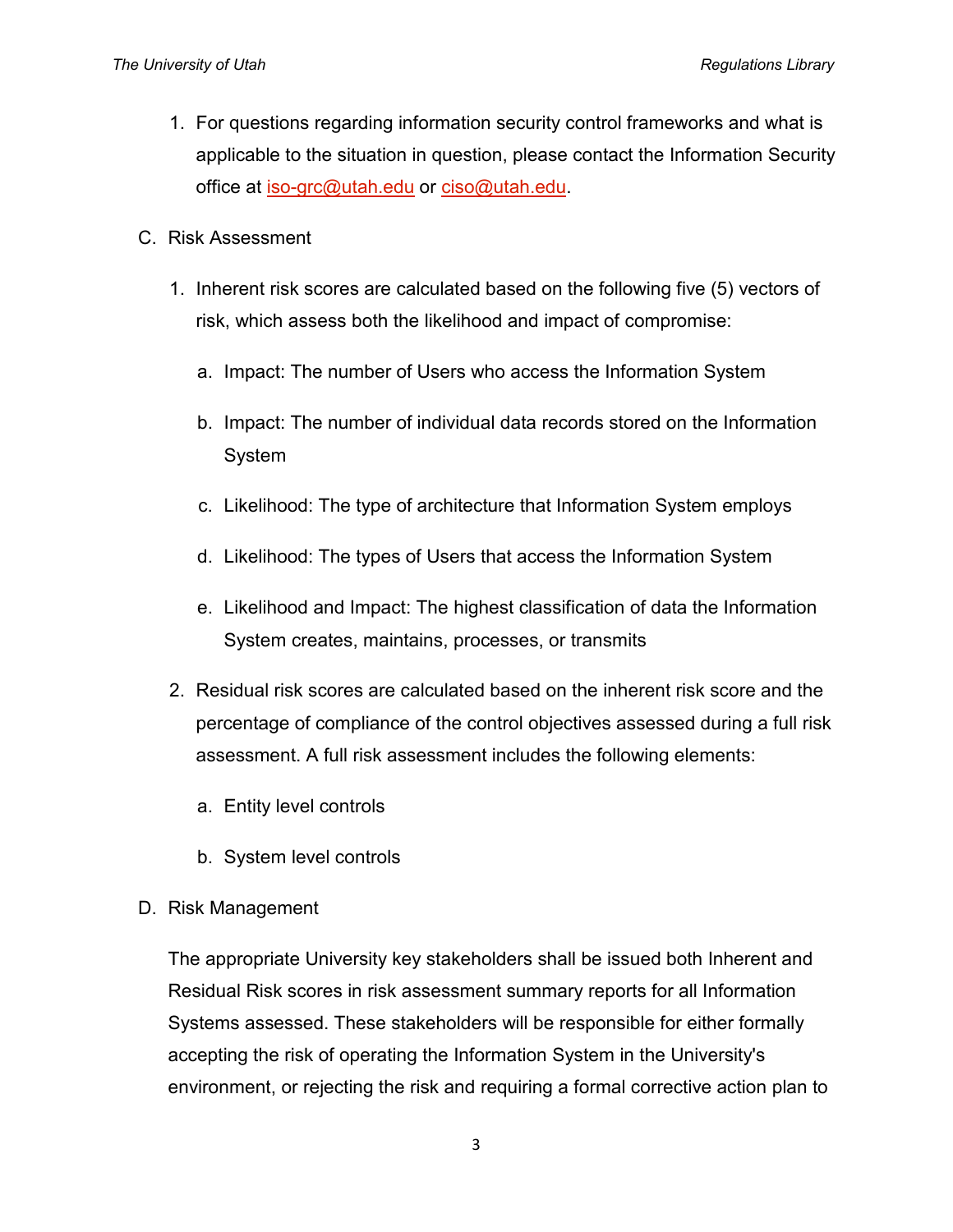allocate the appropriate timelines, budget line items, and/or other resources to remediate control failures and reduce the Residual Risk score to an acceptable level for the University.

*[Note: Parts IV-VII of this Regulation (and all other University Regulations) are Regulations Resource Information – the contents of which are not approved by the Academic Senate or Board of Trustees, and are to be updated from time to time as determined appropriate by the cognizant Policy Officer and the Institutional Policy Committee, as per [Policy 1-001](http://regulations.utah.edu/general/1-001.php) and [Rule 1-001.](http://regulations.utah.edu/general/rules/R1-001.php)]*

## **IV. Rules, Procedures, Guidelines, Forms and other Related Resources**

A. Rules

TBD

B. Procedures

[Policy 4-004 Procedures](https://uofu.box.com/v/Procedures)

C. Guidelines

TBD

- D. Forms
- E. Other related resources

# **V. References**

- A. [45 C.F.R. 164:](http://www.gpo.gov/fdsys/pkg/CFR-2011-title45-vol1/pdf/CFR-2011-title45-vol1-part164.pdf) Health Insurance Portability and Accountability Act (HIPAA): Security and Privacy
- B. [Family Educational Rights and Privacy Act of 1974](http://www2.ed.gov/policy/gen/guid/fpco/ferpa/index.html) ("FERPA", 20 U.S.C. § 1232g)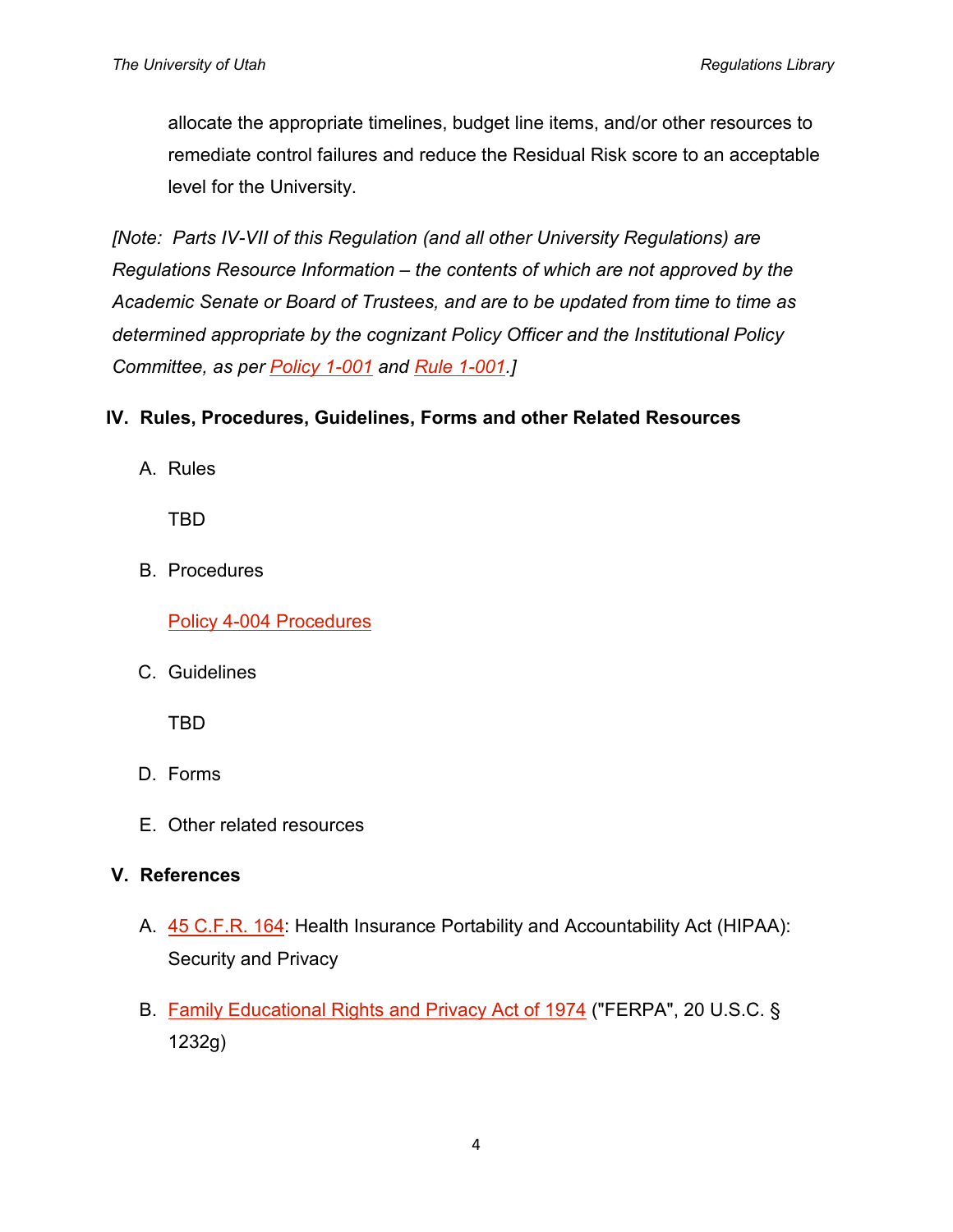- C. [Federal Information Security Management Act of 2002](http://www.dhs.gov/federal-information-security-management-act-fisma) ("FISMA", 44 U.S.C. § 3541)
- D. ISO 27002:2013, Information Technology Security Techniques Code of Practice for Information Security Controls
- E. [NIST 800 Series,](http://csrc.nist.gov/publications/PubsSPs.html) Federal Information Security Standards
- F. [Policy 3-070:](http://regulations.utah.edu/administration/3-070.php) Payment Card Acceptance
- G. [Policy 4-001:](http://regulations.utah.edu/it/4-001.php) University Institutional Data Management
- H. [Policy 4-003:](http://regulations.utah.edu/it/4-003.php) World Wide Web Resources Policy
- I. [Policy 5-111:](http://regulations.utah.edu/human-resources/5-111.php) Disciplinary Actions and Dismissal of Staff Employees
- J. [Policy 6-400:](http://regulations.utah.edu/academics/6-400.php) Code of Student Rights and Responsibilities
- K. [Policy 6-316:](http://regulations.utah.edu/academics/6-316.php) Code of Faculty Rights and Responsibilities
- L. [Pub. 111-5, Division A, Title XIII, Subtitle D:](http://www.hhs.gov/ocr/privacy/hipaa/understanding/coveredentities/hitechact.pdf) Health Information Technology for Economic and Clinical Health Act (HITECH Act)
- M. [Omnibus HIPAA Rule:](http://www.gpo.gov/fdsys/pkg/FR-2013-01-25/pdf/2013-01073.pdf) 45 CFR Parts 160 and 164 Modifications to the HIPAA Privacy, Security, Enforcement, and Breach Notification Rules Under the HITECH Act and the Genetic Information Nondiscrimination Act; Other Modifications to the HIPAA Rules; Final Rule
- N. Cyber Security Framework: The Cyber Security Framework, created through collaboration between industry and government, consists of standards, guidelines, and practices to promote the protection of critical infrastructure. The prioritized, flexible, repeatable, and cost-effective approach of the Framework helps owners and operators of critical infrastructure to manage cybersecurityrelated risk

### **VI. Contacts**